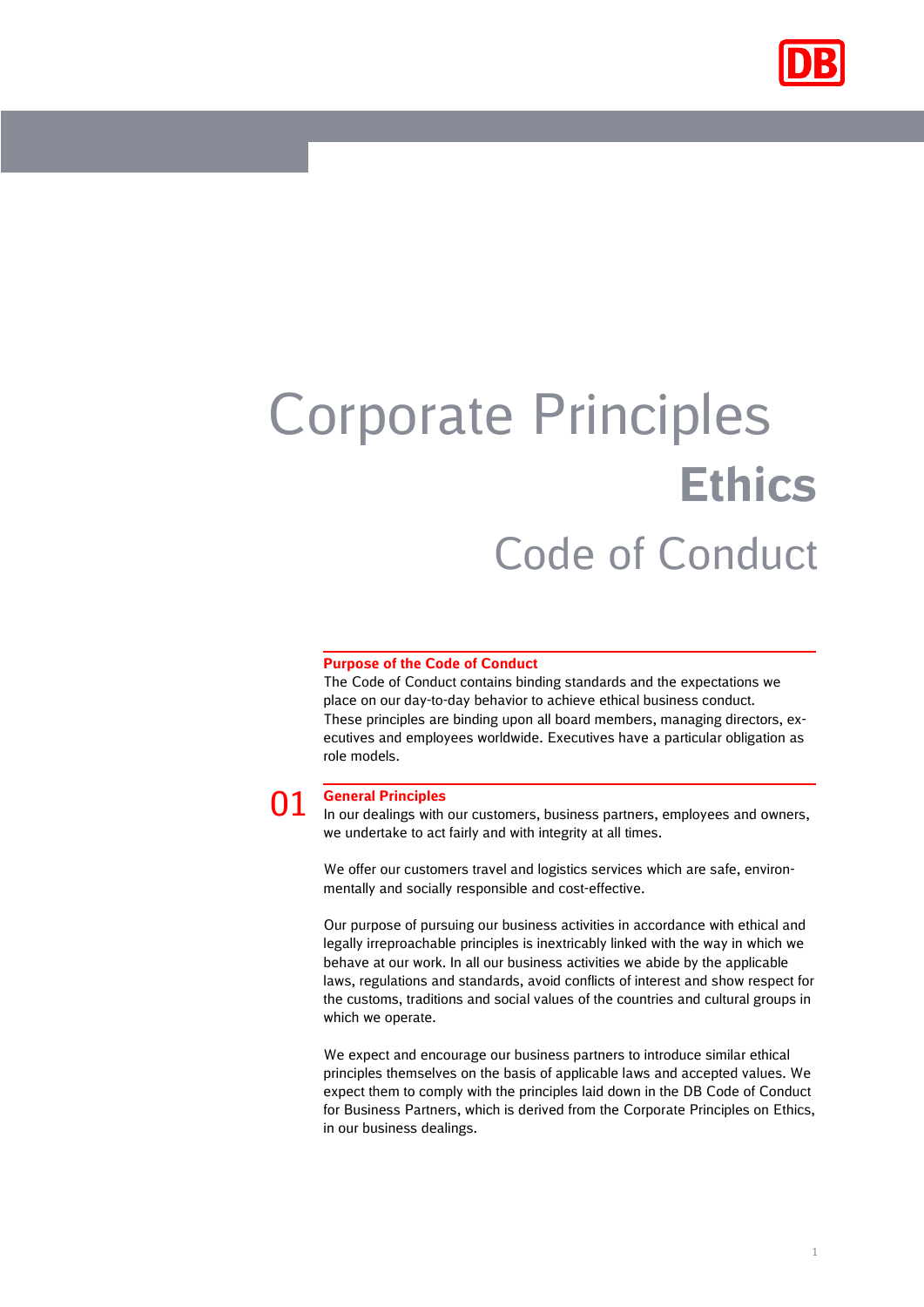|                                               | <b>Corporate Social Responsibility</b><br>We are convinced that the economic, social and environmental dimensions<br>must be brought into lasting harmony in order to ensure the sustainable suc-<br>cess of our company and social acceptance. Creating this harmony is conse-<br>quently an indispensable element of our value-driven corporate management.<br>All corporate activities are therefore bound by our obligation to be a good cor-<br>porate citizen.                                   |
|-----------------------------------------------|--------------------------------------------------------------------------------------------------------------------------------------------------------------------------------------------------------------------------------------------------------------------------------------------------------------------------------------------------------------------------------------------------------------------------------------------------------------------------------------------------------|
|                                               | Customer satisfaction and product quality as well as profitable growth are con-<br>sequently factors of equal importance to the success of the DB Group as cul-<br>tural change, employee satisfaction and resource conservation as well as the<br>reduction of emissions and noise.                                                                                                                                                                                                                   |
| <b>Human Rights</b>                           | Within the scope of its business activity, the DB Group complies with the inter-<br>nationally recognized human rights and fundamental freedoms in accordance<br>with the principles of the UN Global Compact. Furthermore, we help to protect<br>and promote these rights and freedoms with our actions.                                                                                                                                                                                              |
| <b>Child Labor and</b><br><b>Forced Labor</b> | We reject child labor and any form of forced labor.                                                                                                                                                                                                                                                                                                                                                                                                                                                    |
| <b>Equal Opportunities</b>                    | The employees of the DB Group reflect the diversity of society, languages, cul-<br>tures and lifestyles. We respect and promote this diversity, as it is the guaran-<br>tee of our closeness to society, to our customers, and our openness to new<br>ideas. We do not tolerate any discrimination against individuals, in particular<br>due to their race, religion, sexual orientation, nationality, origin, political or trade<br>union activities or owing to their age, gender or any disability. |
| Cooperation                                   | Our cooperation and dealings with one another are defined by mutual respect,<br>transparency and appreciation. We behave cooperatively and ensure a positive<br>working environment.                                                                                                                                                                                                                                                                                                                   |
|                                               | Our employees play a vital role in determining the success of the DB Group.<br>The DB Group acknowledges its responsibility to all employees, to support<br>them and encourage their ongoing development.                                                                                                                                                                                                                                                                                              |
|                                               | The DB Group acknowledges the right of freedom of assembly and the<br>formation of interest groups that are based on the principles of the rule of law.<br>We stand up for the protection of these rights in all our business units world-<br>wide.                                                                                                                                                                                                                                                    |
| <b>Safety</b>                                 | Putting the safety of our employees and customers first is at the core of the<br>Group's values and it is our intention that we work together to provide a safe<br>environment.                                                                                                                                                                                                                                                                                                                        |
| <b>Occupational Health</b><br>and Safety      | By means of preventative occupational safety measures and good working con-<br>ditions we seek to avert dangers to individuals and to promote and preserve the<br>health of our employees. Our employees' safety is a central requirement of our<br>corporate activities.                                                                                                                                                                                                                              |
|                                               | Occupational safety, however, is also part of the personal responsibility of each<br>individual employee. Risks are to be avoided by means of foresighted, careful<br>and safety-conscious behavior. Any shortcomings in our occupational safety<br>measures are to be reported to the responsible executive immediately.                                                                                                                                                                              |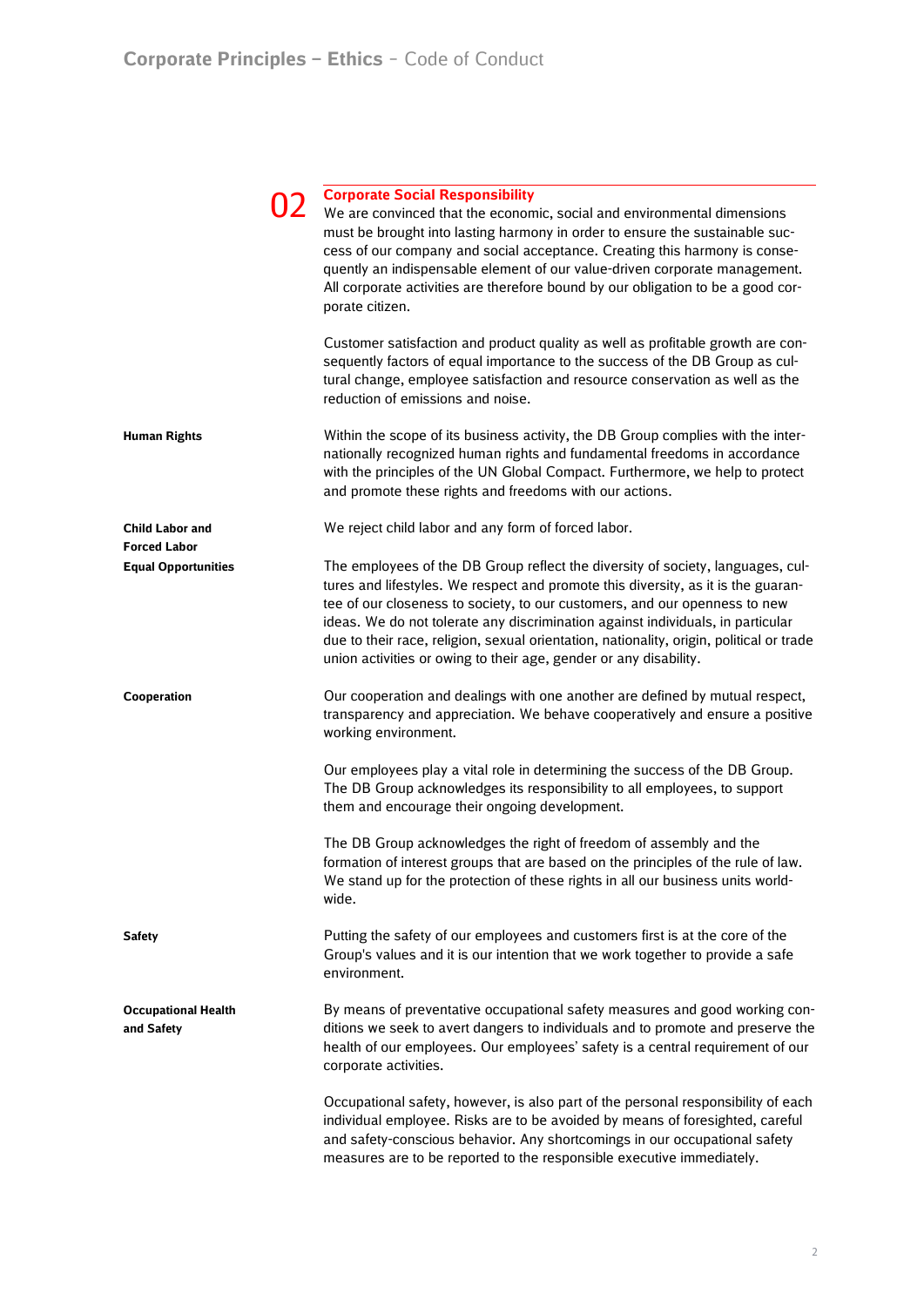| <b>Environmental</b><br><b>Protection</b>  | We have expressly committed ourselves to our particular responsibility for envi-<br>ronmentally friendly transport and to environmental protection as a corporate<br>value. We are increasing energy efficiency as well as the use of renewable en-<br>ergies and are reducing emissions, noise as well as our consumption of materi-<br>als and resources.                                            |
|--------------------------------------------|--------------------------------------------------------------------------------------------------------------------------------------------------------------------------------------------------------------------------------------------------------------------------------------------------------------------------------------------------------------------------------------------------------|
|                                            | <b>Conduct of all Employees</b><br>All employees are required to comply with the relevant regulations in force at<br>the DB Group.                                                                                                                                                                                                                                                                     |
| <b>Behavior in Public</b>                  | The employees influence the public image of the DB Group. We will all behave<br>in a polite, courteous and service-minded manner to our customers and busi-<br>ness partners at all times.                                                                                                                                                                                                             |
| Confidentiality                            | All information about the business activities of the DB Group which has not<br>been published and which is not public is treated as confidential. This includes<br>information about third parties, e.g. business partners, that is made available to<br>us as a result of our working for the DB Group. We will not use any knowledge<br>obtained from internal corporate processes for private gain. |
|                                            | Generally, all corporate and commercial communication with the media and the<br>general public is the responsibility of the Spokesperson of the Group (Head of<br>Communications and Marketing, GN).                                                                                                                                                                                                   |
| <b>Avoiding Conflicts of In-</b><br>terest | We must avoid situations in which personal or individual financial interests col-<br>lide with the interests of the DB Group or of our business partners. In conflict<br>situations, the interests of the DB Group must not be impaired. This does not<br>affect the compatibility of family and career.                                                                                               |
|                                            | Secondary occupations and investment in our competitors and/or business<br>partners must not introduce the risk of a conflict of interest. Any actual or sus-<br>pected conflict of interest must be reported to the employee's manager.                                                                                                                                                               |
|                                            | The DB Group encourages its employees to participate actively in society<br>in the form of public offices, clubs and associations or citizen's groups, provided<br>that such commitment is not in conflict with the legitimate interests of the<br>DB Group.                                                                                                                                           |
| <b>Invitations and Gifts</b>               | It is permitted to accept and issue invitations associated with employment by<br>the DB Group in accordance with these guidelines, provided these are appro-<br>priate and not in anticipation of any improper benefits in return or any other<br>preferential treatment.                                                                                                                              |
|                                            | The above also applies to the acceptance or granting of any gifts or other con-<br>siderations or advantages of any kind.                                                                                                                                                                                                                                                                              |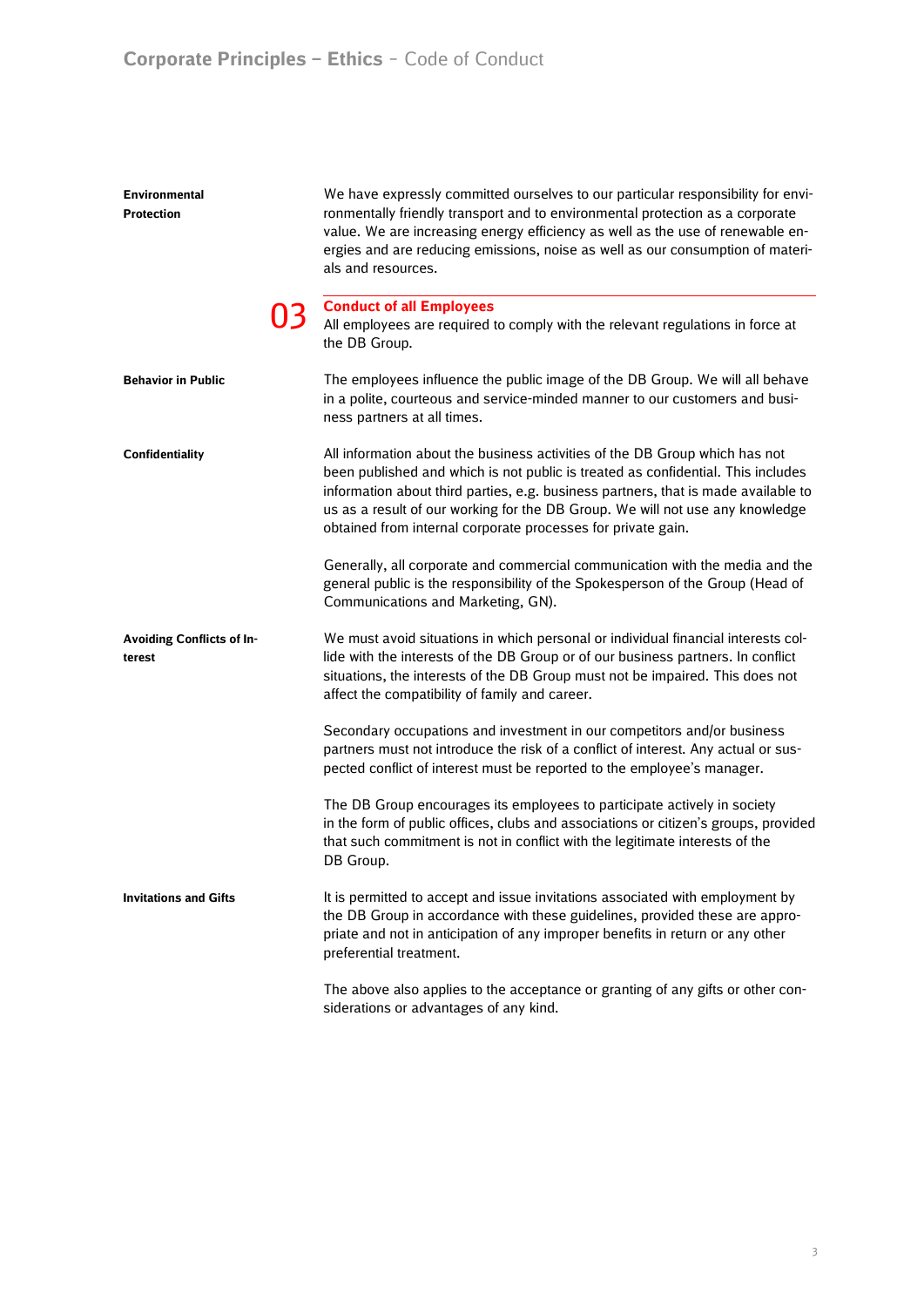|                                                    | <b>Conduct toward our Competitors, Public Officials and Business Partners</b><br>The DB Group responds to the requirements of its customers, suppliers and<br>business partners and treats them honestly, responsibly and fairly.                                                                                                                                                                                                              |
|----------------------------------------------------|------------------------------------------------------------------------------------------------------------------------------------------------------------------------------------------------------------------------------------------------------------------------------------------------------------------------------------------------------------------------------------------------------------------------------------------------|
| Corruption                                         | The DB Group will not condone corruption and unfair business practices by em-<br>ployees or third parties commissioned by us. We do not offer, request or accept,<br>either directly or through third parties, any inducements, privileges benefits or<br>other advantages which could influence a person's ability to make objective and<br>fair business decisions.                                                                          |
| <b>Behavior towards</b><br><b>Public Officials</b> | In general, all material and/or immaterial gifts of any kind whatsoever to public<br>officials, employees or agents of public authorities or institutes or to the relatives<br>of such persons are prohibited.                                                                                                                                                                                                                                 |
| <b>Politics and Political</b><br><b>Parties</b>    | In general gifts, entertainment and other advantages of any kind whatsoever to<br>political parties, their representatives, politicians or to holders of public offices or<br>candidates for political offices are also prohibited.                                                                                                                                                                                                            |
| <b>Business Partners</b>                           | The DB Code of Conduct for Business Partners has been derived from the prin-<br>ciples laid down in the Corporate Principles on Ethics and we expect our busi-<br>ness partners to comply with the principles specified in the DB Code of Conduct<br>for Business Partners in their business dealings.                                                                                                                                         |
| Consultants / Agents /<br><b>Brokers</b>           | Any remuneration paid to consultants, agents and/or brokers must be<br>appropriate to the services rendered and must not serve to provide business<br>partners or third parties with unfair advantage. Consultants, agents and/or bro-<br>kers are carefully selected according to suitability criteria such as qualifications<br>and integrity.                                                                                               |
| <b>Competition and Cartel</b><br>Laws              | We abide by the applicable competition regulations and do not reach any ar-<br>rangements or agreements which affect prices and/or terms and conditions or<br>which in any other way illegitimately restrict fair competition.                                                                                                                                                                                                                 |
| <b>Donations / Sponsoring</b>                      | The DB Group primarily funds measures in the fields of education, culture, inte-<br>gration and public welfare, climate and nature protection as well as humanitar-<br>ian aid. The granting of any donations must always be transparent and docu-<br>mented. Donations may be made only on a voluntary basis and not in anticipa-<br>tion of any consideration in return. In principle, we do not make political or reli-<br>gious donations. |
|                                                    | Sponsoring is used in particular to support sports. Sponsoring measures must                                                                                                                                                                                                                                                                                                                                                                   |

not serve any concealed promotion of interests.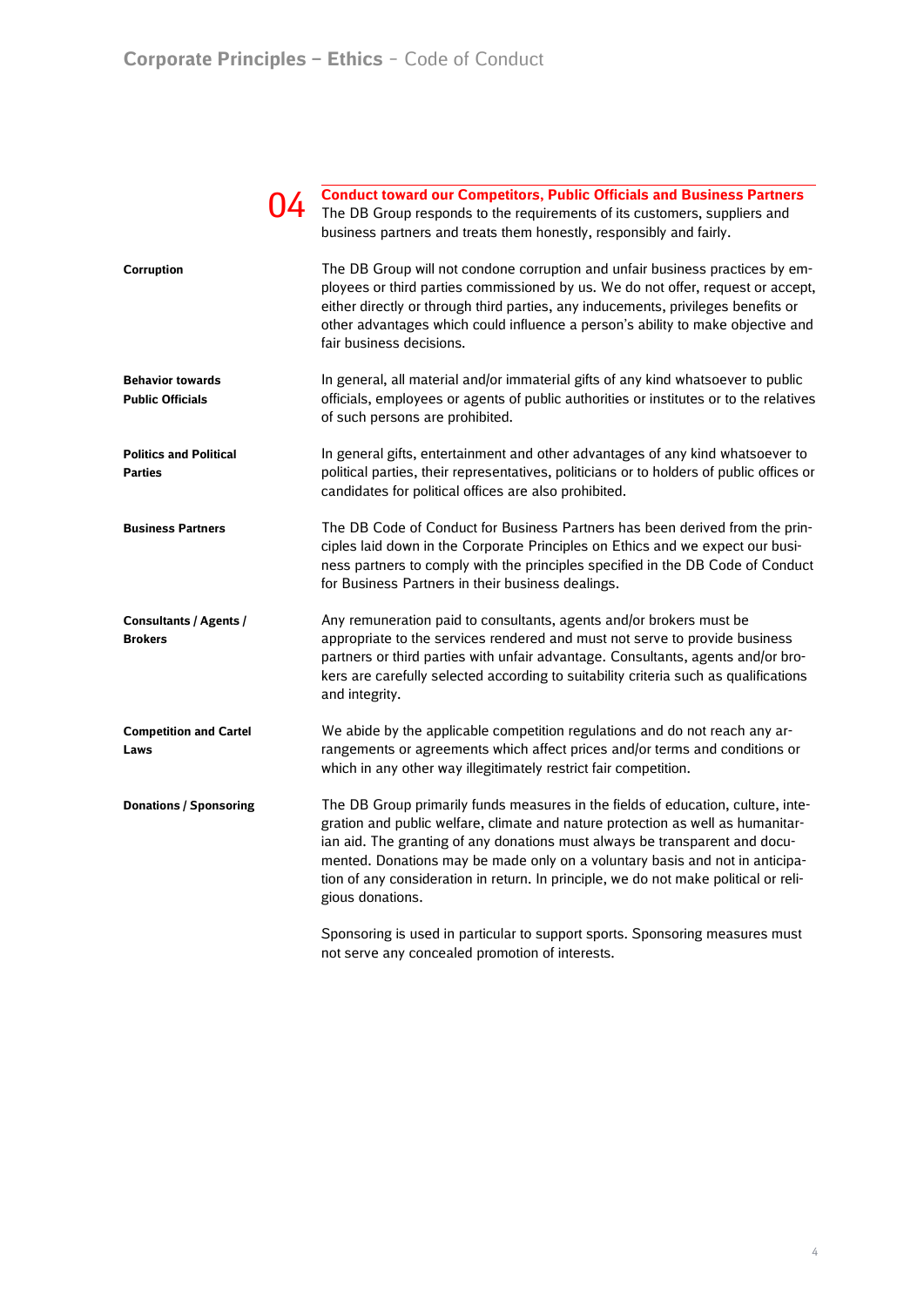|                                        | <b>Responsibility to the Owners</b><br>The activities of the DB Group are defined by responsibility and transparency<br>vis-à-vis our owners. The objectives of our corporate work include the protection<br>of the corporate assets and achieving a sustainable increase in the value of the<br>company. |
|----------------------------------------|-----------------------------------------------------------------------------------------------------------------------------------------------------------------------------------------------------------------------------------------------------------------------------------------------------------|
| <b>Protection of Company</b><br>Assets | In principle, company assets may only be used for company purposes and must<br>be treated with all due care.                                                                                                                                                                                              |
|                                        | Company property may neither be sold nor loaned to third parties nor used for<br>non-company purposes, regardless of the condition or value of the property,<br>without the explicit consent of the company.                                                                                              |
|                                        | All employees are required to act honestly, correctly and with integrity at all<br>times and to safeguard the Group's assets in the course of their work for the DB<br>Group.                                                                                                                             |
|                                        | Fraud, corruption or any other criminal action will not be tolerated; suspected<br>wrongdoing will be investigated to the extent legally permitted in compliance<br>with data protection requirements and appropriate action taken if evidence of<br>such is discovered.                                  |
| <b>Reporting</b>                       | All company reports and documents must be true and accurate in all material<br>respects and must conform with the applicable standards and contain full<br>documentation of all relevant information.                                                                                                     |
| <b>Insider Trading</b>                 | Employees are not permitted to use any information which they receive in the<br>course of their work for the DB Group and which is not in the public domain in<br>order to achieve financial or commercial benefits for themselves or for third par-<br>ties.                                             |
| <b>Data Protection</b>                 | We collect, process, and use personal data only insofar as permitted by the rel-<br>evant laws and corporate directives.                                                                                                                                                                                  |
|                                        | Documents containing personal data about employees are treated as confiden-<br>tial, stored carefully and disclosed only to authorized persons.                                                                                                                                                           |
| <b>Money Laundering</b>                | The DB Group takes all necessary steps to prevent money laundering within its<br>sphere of influence.                                                                                                                                                                                                     |